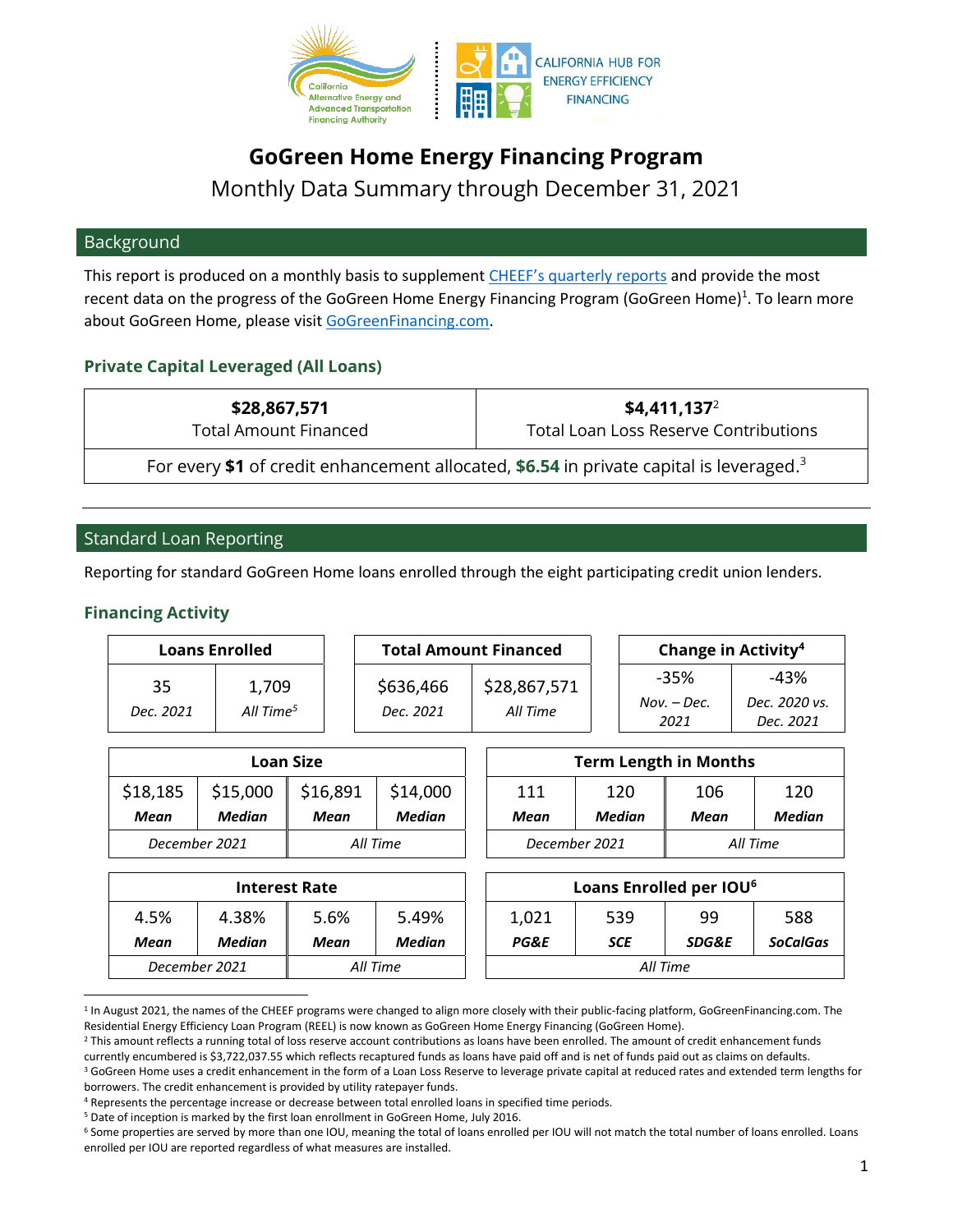December 2021

## **GoGreen Home Loans Enrolled by Lender (All Time)**

| Lender                                 | <b>Loans Enrolled</b> | <b>Total Amount Financed</b> |
|----------------------------------------|-----------------------|------------------------------|
| California Coast Credit Union          | 946                   | \$15,286,969                 |
| Desert Valleys Federal Credit Union    | 36                    | \$596,614                    |
| Eagle Community Credit Union           | 11                    | \$193,159                    |
| First US Community Credit Union        | 169                   | \$2,347,730                  |
| <b>Matadors Community Credit Union</b> | 436                   | \$8,815,016                  |
| Pasadena Service Federal Credit Union  | 3                     | \$55,824                     |
| <b>Travis Credit Union</b>             | 72                    | \$1,044,438                  |
| Valley Oak Credit Union                | 36                    | \$527,821                    |

# **Loan Portfolio Performance<sup>7</sup>**

| <b>Loan Portfolio Summary</b><br>as of December 31, 2021 |             |              |  | <b>Claims and Charge-Off Summary</b><br>as of December 31, 2021 |           |
|----------------------------------------------------------|-------------|--------------|--|-----------------------------------------------------------------|-----------|
| Paid in Full                                             | 407 Loans   | \$6,453,616  |  | Loss Ratio <sup>8</sup>                                         | 1.1%      |
| Current Outstanding <sup>9</sup>                         | 1,273 Loans | \$18,670,548 |  | Claims Paid                                                     | \$290,130 |
| 30 Days Past Due                                         | 6 Loans     | \$105,805    |  | Recoveries <sup>10</sup>                                        | \$91,398  |
| 60-90 Days Past Due                                      | 2 Loans     | \$28,739     |  | Net CE Funds Expended <sup>11</sup>                             | \$198,732 |
| Charged Off                                              | 21 Loans    | \$330,802    |  |                                                                 |           |

| <b>Claims and Charge-Off Summary</b><br>as of December 31, 2021 |           |  |  |  |
|-----------------------------------------------------------------|-----------|--|--|--|
| Loss Ratio <sup>8</sup>                                         | 1.1%      |  |  |  |
| Claims Paid                                                     | \$290,130 |  |  |  |
| Recoveries <sup>10</sup>                                        | \$91,398  |  |  |  |
| Net CE Funds Expended <sup>11</sup>                             | \$198,732 |  |  |  |

## **GoGreen Home Borrower Credit Scores and Interest Rates (All Time)**



<sup>&</sup>lt;sup>7</sup> At their discretion, lenders may include measures in the loan (e.g., solar attic fans) that are not claim-eligible, and that portion of the financing does not receive a credit enhancement. Therefore, the actual claim-eligible amounts are slightly less than the total amounts presented here.

<sup>&</sup>lt;sup>8</sup> Loan dollars charged off, reflected as a percentage of the total original loan principal across the portfolio. Loss Ratio does not reflect recoveries.

<sup>&</sup>lt;sup>9</sup> Reflects the outstanding, unpaid principal balance for the 1,273 loans.

<sup>&</sup>lt;sup>10</sup> Recoveries reimbursed to GoGreen Home from participating lenders.

<sup>&</sup>lt;sup>11</sup> Net credit enhancement (CE) funds expended is calculated as Claims Paid less Recoveries.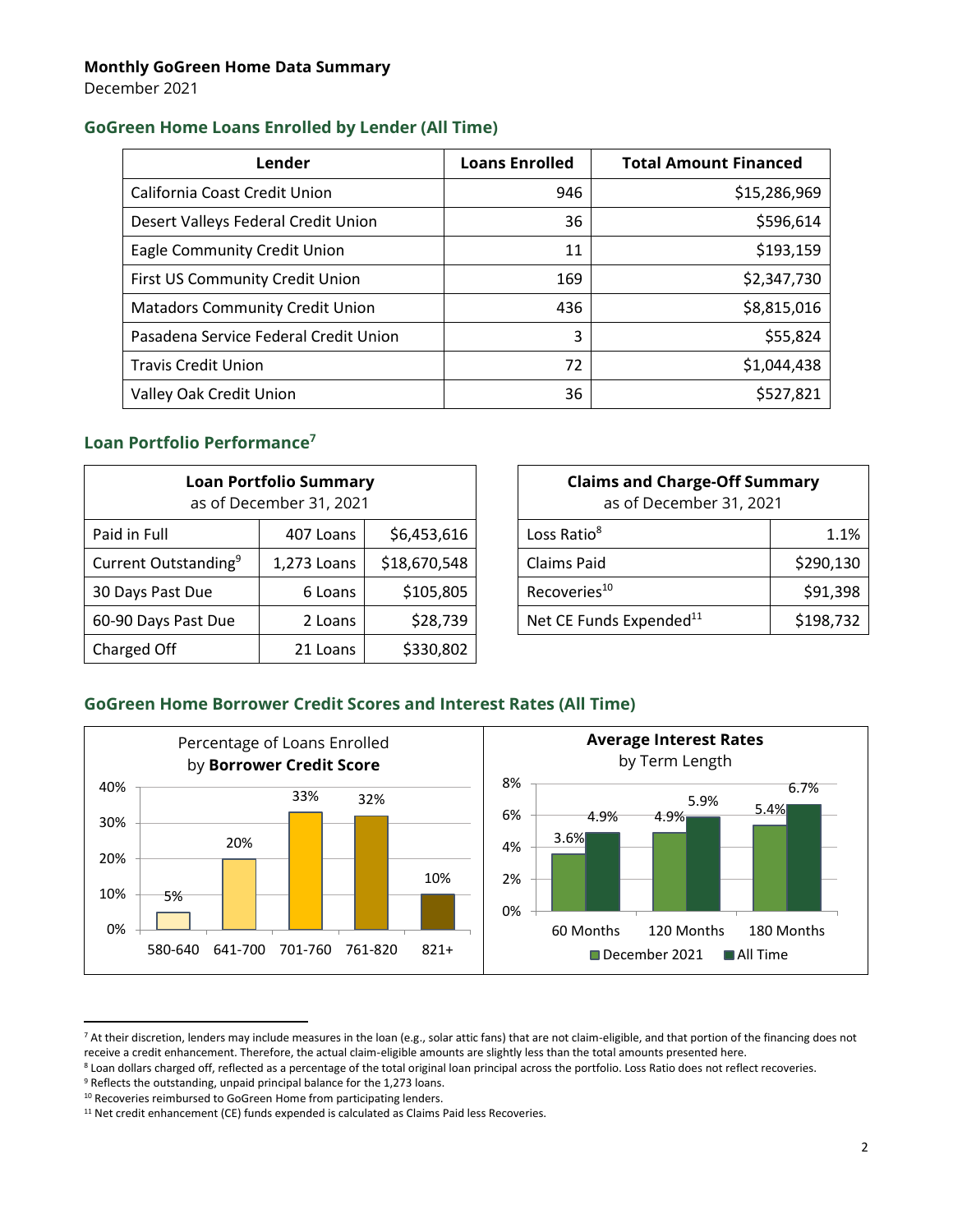December 2021

## **How GoGreen Home Makes Financing Feasible**

| Access to Credit: Borrower Credit Score of 580-640<br>Lenders typically require borrowers to have a minimum credit                                                              | Loans Enrolled to Borrowers with<br><640 Credit Score               |                                  |  |  |
|---------------------------------------------------------------------------------------------------------------------------------------------------------------------------------|---------------------------------------------------------------------|----------------------------------|--|--|
| score of around 640 for unsecured loans of any significant value.<br>Through GoGreen Home, lenders are able to approve loans for<br>borrowers with credit scores as low as 580. | December 2021                                                       | 88<br>All Time                   |  |  |
| Affordable Monthly Payments: Term Lengths >5 Years<br>The vast majority of lenders typically offer a maximum term                                                               | Loans Enrolled to Borrowers with<br><b>Term Lengths &gt;5 Years</b> |                                  |  |  |
| length of 5 years for unsecured loans. Through GoGreen Home,<br>lenders are able to extend terms out to 15 years, which<br>significantly lowers monthly payments for borrowers. | 22<br>December 2021                                                 | 1,041<br>All Time                |  |  |
| Access to Capital: Loan Amounts >\$25,000                                                                                                                                       |                                                                     | Loans Enrolled to Borrowers with |  |  |
| Sufficient access to capital is needed for deeper energy retrofits.                                                                                                             | Total Financed Amount > \$25,000                                    |                                  |  |  |
| While lenders typically limit unsecured loans to about \$25,000,<br>most lenders are able to offer up to \$50,000 for all borrowers                                             | 5                                                                   | 264                              |  |  |

## **Borrower Benefits**



<sup>&</sup>lt;sup>12</sup> These charts compare interest rates between GoGreen Home loans and the equivalent non-GoGreen Home signature products offered by the Program's participating lenders, using a data set for loans with terms up to 60 months for borrowers who would have qualified for non-GoGreen Home loans. <sup>13</sup> This chart compares monthly payments between GoGreen Home loans with terms greater than 60 months and what monthly payments would have been if the borrower had used the same lender's non-GoGreen Home signature product limiting them to shorter term lengths. Loans from one participating lender who currently offers signature products with terms greater than 60 months are excluded from this comparison.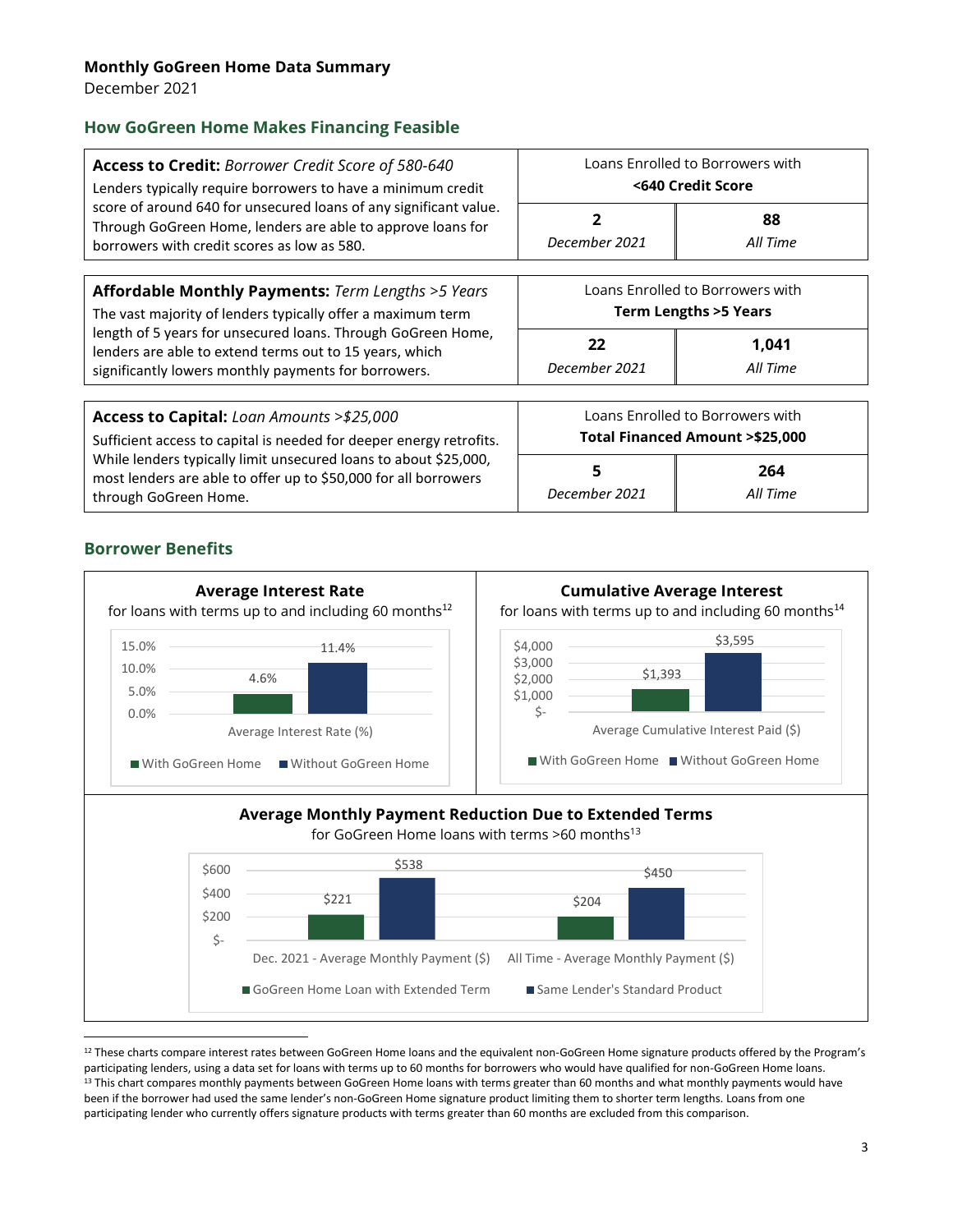December 2021

#### **How GoGreen Home Serves Underserved Borrowers (All Time)**



# Geographic Breakdown by Zip Code of Loans Made to Upgrade Properties in **Disadvantaged Communities (DACs) as Designated by CalEnviroScreen**



<sup>&</sup>lt;sup>14</sup> Low-to-Moderate Income (LMI) census tracts, for the purpose of this reporting and providing a 20% loss reserve contribution for the lender, includes tracts with median income that falls below 120% of the Area Median Income (AMI). 56% of loans have been made to properties in LMI census tracts and 52% of total loan capital has gone to properties in LMI census tracts.

<sup>&</sup>lt;sup>15</sup> [CalEnviroScreen](https://oehha.ca.gov/calenviroscreen) is a pollution burden mapping tool that uses environmental, health, and socioeconomic data to produce scores for every census tract in California; CAEATFA is reporting loans for properties in tracts scoring in the top quartile (75-100%) as loans for projects in disadvantaged communities (DACs). This data uses the most recent version of CalEnviroScreen available at the time of publication.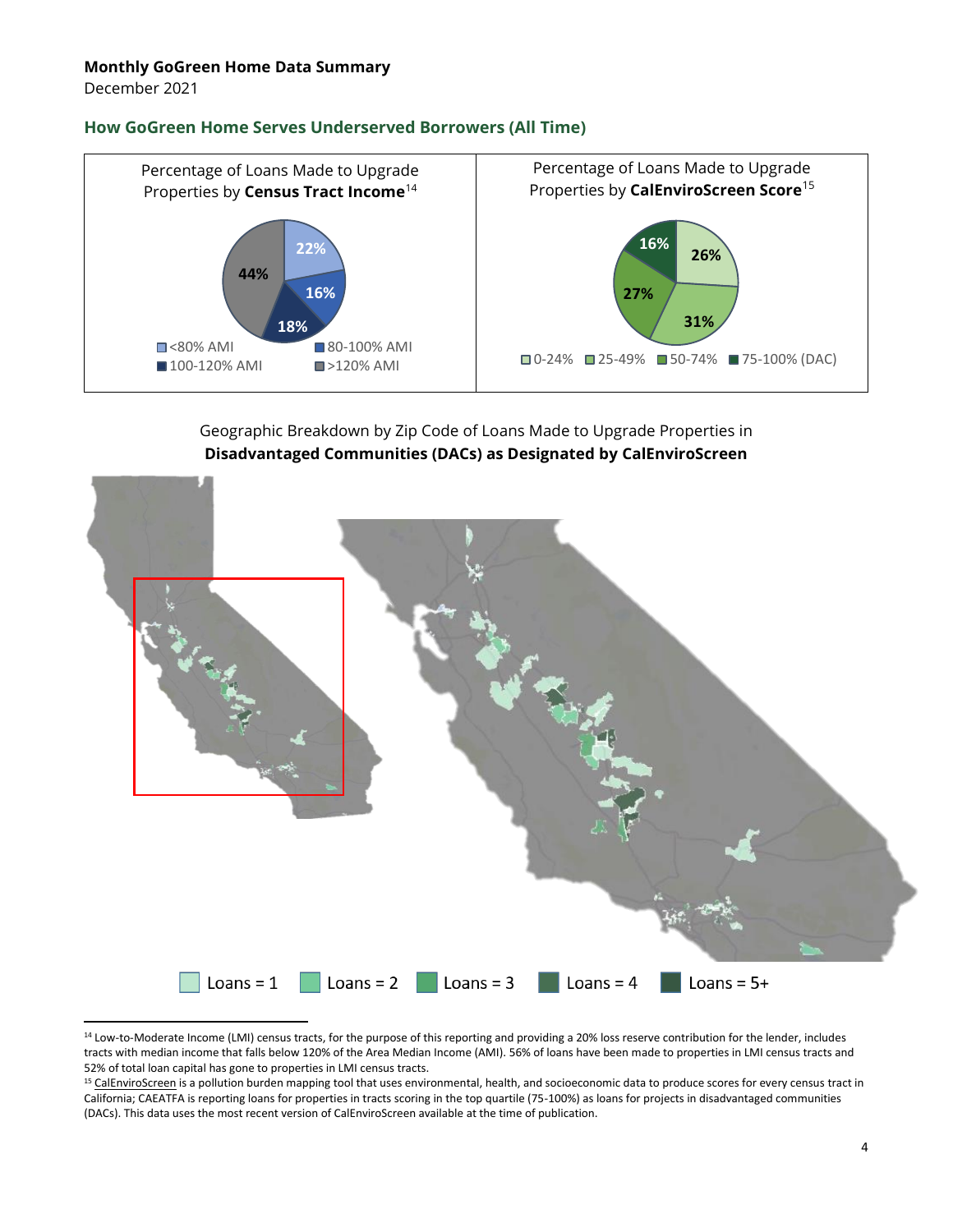December 2021

# **Statewide Reach**



| 8            | Participating<br><b>Finance Companies</b>                        |
|--------------|------------------------------------------------------------------|
| 551          | Participating<br>Contractors $17$                                |
| <sup>2</sup> | Contractors Who<br>Enrolled in GoGreen Home<br>in December 2021  |
| 24           | Contractors Who<br><b>Enrolled a Project</b><br>in December 2021 |
| 94%          | Finance-Only Projects <sup>18</sup><br>in December 2021          |

# **Measures Installed (All Time)**

| <b>Top 5 Energy Efficiency Measures Installed</b> |                |                      |                   |                   |  |
|---------------------------------------------------|----------------|----------------------|-------------------|-------------------|--|
|                                                   |                |                      |                   |                   |  |
| <b>HVAC Equipment</b>                             | <b>Windows</b> | <b>HVAC Ductwork</b> | <b>Insulation</b> | <b>Cool Roofs</b> |  |
| 1,127 Projects                                    | 434 Projects   | 364 Projects         | 286 Projects      | 231 Projects      |  |
|                                                   |                |                      |                   |                   |  |

| <b>Heat Pumps Installed</b> |                      |  |  |
|-----------------------------|----------------------|--|--|
| <b>Space Heating</b>        | <b>Water Heating</b> |  |  |
| 143 Projects                | 14 Projects          |  |  |

<sup>&</sup>lt;sup>16</sup> Counties that do not receive IOU service (Del Norte, Modoc, Siskiyou, and Trinity) are currently ineligible for GoGreen Home. Over 99% of Californians live in a county served by at least one GoGreen Home contractor.

<sup>&</sup>lt;sup>17</sup> Represents the number of contractors currently enrolled in GoGreen Home. Over time, some contractors are suspended or removed from the Program as part of routine quality checks for reasons such as license expirations.

<sup>&</sup>lt;sup>18</sup> Cases in which the borrower made upgrades using GoGreen Home without rebates or incentives from an IOU, REN or CCA.